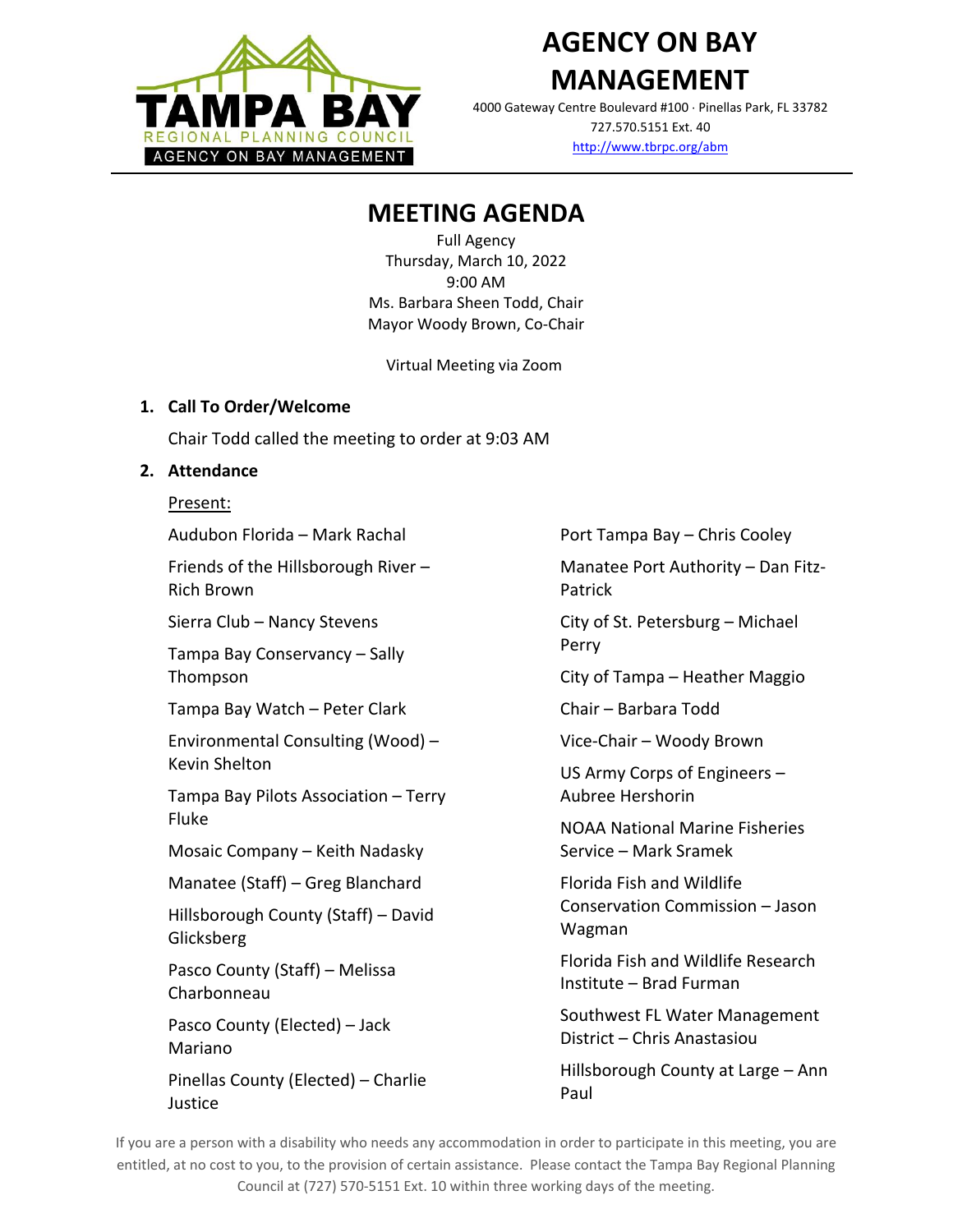EPC of Hillsborough County – Chris Pratt

Hillsborough County Planning Commission – Shawn College

Tampa Bay Estuary Program – Ed Sherwood

US Fish and Wildlife Service – Tiffany Lane

MacDill Air Force Base – Andy Lykens

Tampa Bay Water – Bob McConnell

### Others in attendance:

Alana Todd – TBRPC; Peggy Matthews – Pine Key Project, LLC; Christina Bryant; Bryan Merrill – USACE; Vicki Parsons – Bay Soundings; Carrie Moore; James Chambers; Coleen Weaver – Pasco County; Courtney Vandenberg – Pinellas County; Michael Neves – USACE; Kim Tapley – EPCHC; Kelly Thomas – City of St. Pete; Zack Sampson – Tampa Bay Times; Randy Runnels – Tampa Bay Aquatic Preserves; Bill Fehring; Cole Weaver; Jon Simon Suarez – USACE; Terry Cartwright – Patel, Greene and Associates; Jonathan McHenry; Tyson Dallas – FWC; Marie Bourgeois; Rick Gorsira – Jacobs; Joel Brown – Pinellas County; Troy Green – Hillsborough County; Rick Muratti – EPCHC; Laurel Reichold – USACE; Sean Sullivan – TBRPC; Jeff Liechty – Audubon Society; Patrick Blair – Port Tampa Bay; Barbara Nist – USACE; Serra Herndon – Tampa Bay Watch; Thomas Ries – Environmental Science Associates; Barbara Goetting – EPCHC; Mike Ornella – USACE; Maya Burke – Tampa Bay Estuary Program; Jan Allyn – University of South Florida; Diego Guerra – Hillsborough County Planning Commission; Jose De Jesus – Port Tampa Bay; Anna Laws - FWC; John Landon; Becky Schneider – FWC; Steve Conger; Drew Condon – USACE; Brendan Myers – MacDill Air Force Base

#### **3. Public Comment**

No public comment

#### **4. Announcements**

Today is Chair Todd's birthday.

Biologist and long time conservationist Allen Burdett passed away two weeks ago. He served as a mentor for many on the ABM, and he will be missed.

The Tampa Bay Regional Planning Council, in collaboration with the Tampa Bay Estuary Program and UF/IFAS Pinellas County Extension, will hold a virtual meeting March 10th, from 2:00-3:30 p.m. to review the new NOAA 2022 Sea Level Rise Technical Report. [Webinar Event Link](https://www.tbrpc.org/event/noaa-22/)

Polk County conservationists are working to put a measure on the November ballet to ask voters to tax themselves to purchase environmental lands. This could be a potential presentation at a future ABM meeting.

### **5. Approval of December 9, 2021 Full Agency Meeting Minutes**

Motion was made by Peter Clark and seconded. The meeting minutes were approved unanimously.

### **6. ABM Committee meeting updates**

a. Legislative Review Committee – Alana Todd, TBRPC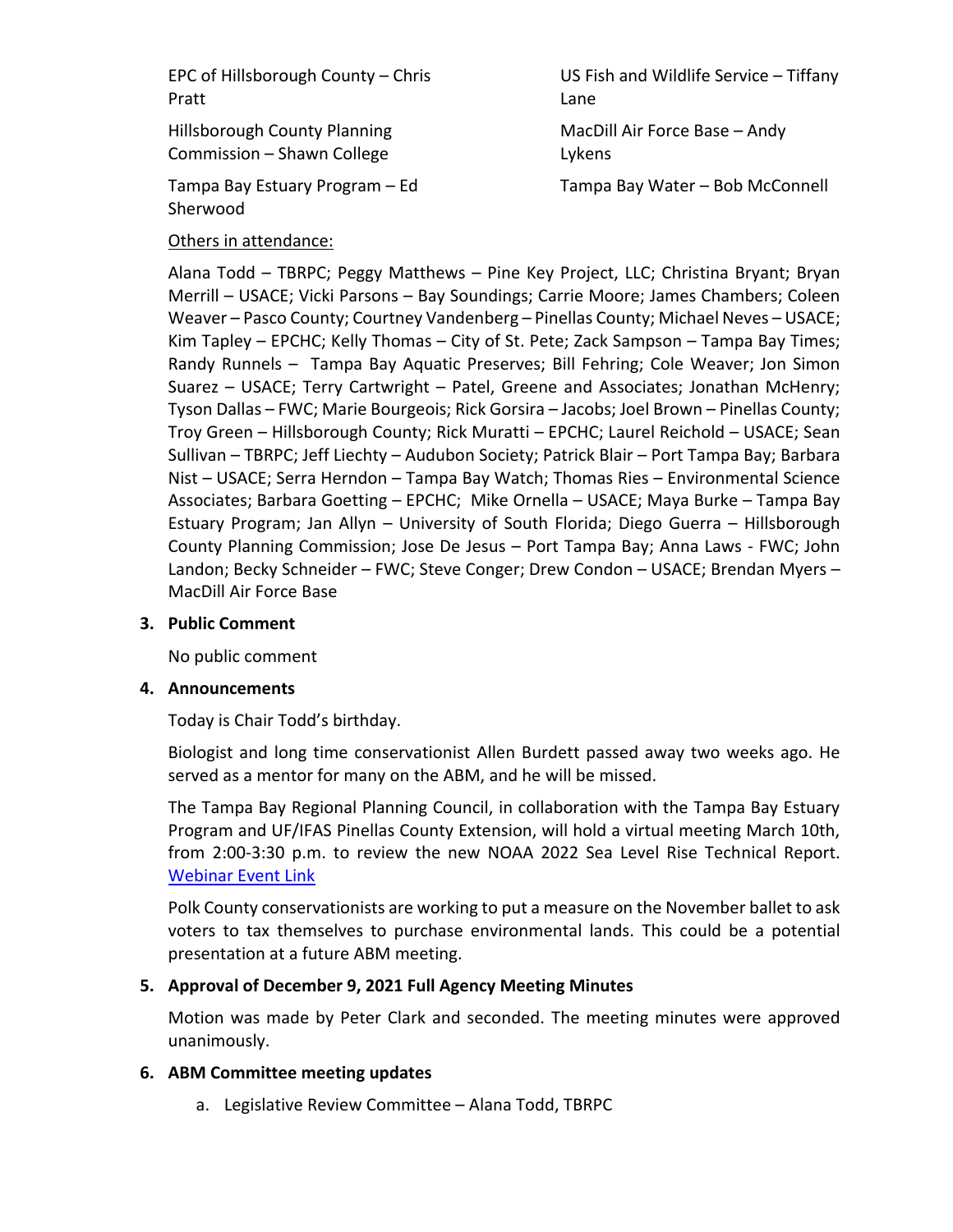

# **AGENCY ON BAY MANAGEMENT**

4000 Gateway Centre Boulevard #100 Pinellas Park, FL 33782 727.570.5151 Ext. 40 <http://www.tbrpc.org/abm>

The Legislative Review Committee helped edit a list of potential members for outreach and identified organizations that could assist us in tracking state and federal legislation. The Committee also compiled a [Legislation Watchlist](https://www.tbrpc.org/wp-content/uploads/2022/01/2022-Legislation-Watchlist.pdf) for Tampa Bay. The list is not exhaustive, but it includes objective descriptions of major legislation that could result in positive or negative impacts to Tampa Bay.

# **7. Pine Key Project, LLC**– *Peggy Matthews, Environmental and Government Relations Director*

The Pine Key Project's mission is to sustain the island for recreational use. The Pine Key Project acknowledges the importance of the island as a boating destination and will be diligent to preserve the island's natural characteristics while providing access to residents of the surrounding area. [\(Presentation Link\)](https://www.tbrpc.org/wp-content/uploads/2022/03/Pine-Key_ABM-Presentation_31022.pdf)

Pine Key has been under private ownership since the 1940s, with the most recent owners taking control of the property in 2017. The owners are currently seeking an official land use designation, likely "Island Recreation Land Use," once they resolve issues with the Planning Commission staff in defining the area and providing a caretaker house. They intend to establish a living shoreline and wave attenuators or riprap to assist with dissipating wave energy and stabilizing the shoreline, which has been experiencing significant erosion. They also intend to build a stage, wedding area, fitness area, camping area, restrooms, and two food vendors. Tom Ries is a consultant on the project.

### Comments:

Several members expressed their appreciation to the owners for cleaning up Pine Key, which was previously had significant quantities of trash and debris. Questions remain about the long-term viability of their proposed recreation plan considering the increasing number of large ships passing through the nearby (500 yards) channel, sea level rise, and increasingly intense storm effects. Doubt was raised about the success of a seagrass planting project or oyster beds considering the high wave energy and boat traffic. A question was raised regarding the establishment of a conservation easement, to which Ms. Matthews responded that they are in the process of setting up an easement where the living shoreline will be placed.

### **8. Collaboration on Beneficial Uses for Dredged Material from Tampa Harbor** – *Aubree Hershorin, U.S. Army Corps of Engineers*

The U.S. Army Corps of Engineers, Jacksonville District, kicked off a 3-year study to consider navigation improvements in Tampa Harbor in August. The study will consider deepening and widening, and there is the potential for future construction (in the 5-10 year timeframe) to result in significant volumes of dredged material, estimated at 7 to 8 million cubic yards upwards to 50 million depending upon how deep the channel is dug.

If you are a person with a disability who needs any accommodation in order to participate in this meeting, you are entitled, at no cost to you, to the provision of certain assistance. Please contact the Tampa Bay Regional Planning Council at (727) 570-5151 Ext. 10 within three working days of the meeting.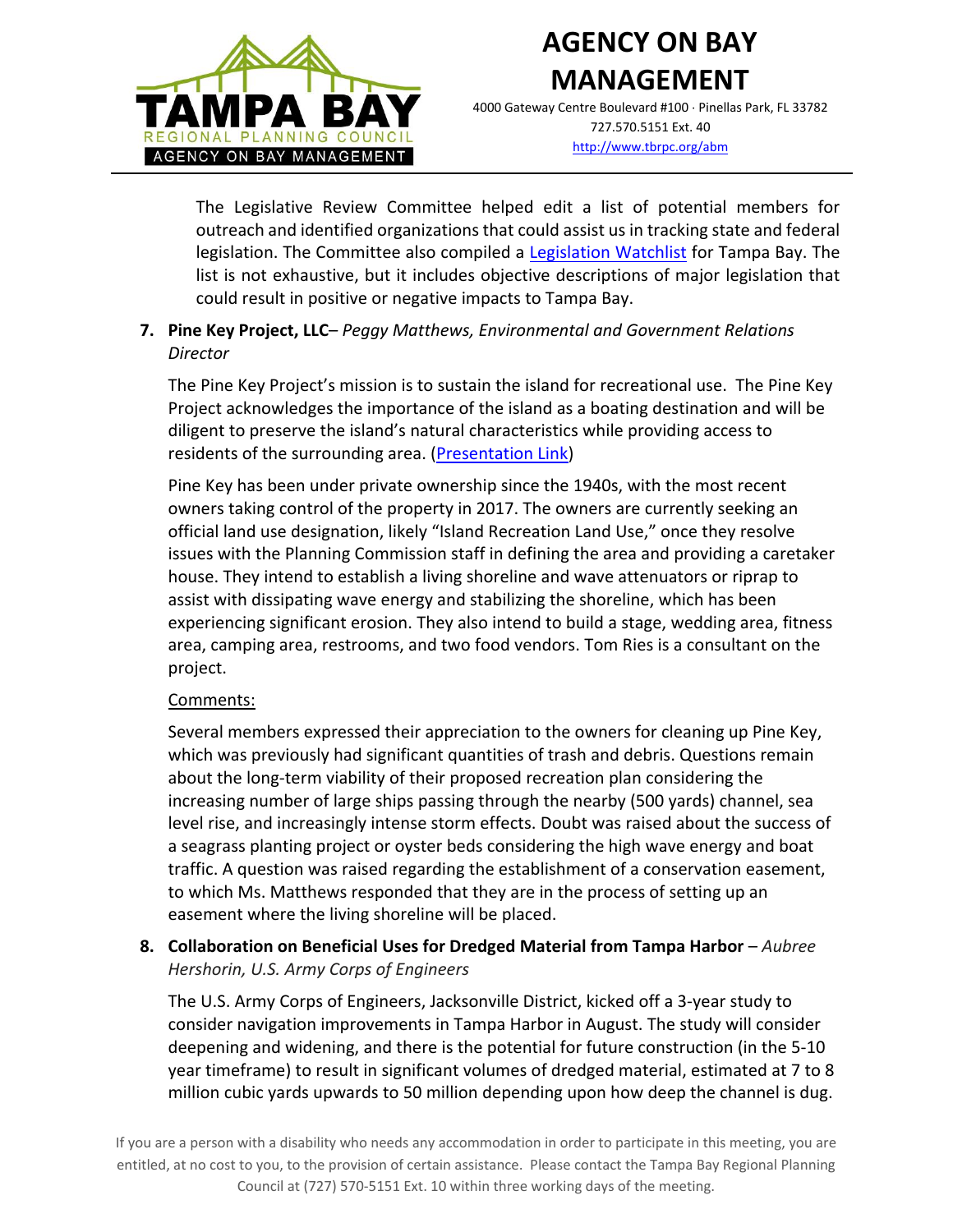USACE would like to coordinate with stakeholders on restoration opportunities that may require dredged sediments to ensure these are prioritized over placement at the offshore Ocean Dredged Material Disposal Site (ODMDS) or even in the upland sites located in Hillsborough Bay.

USACE is currently investigating ten sites that could beneficially use the dredged material, including Egmont Key, dredged holes in Middle Tampa Bay, Alafia Bank Sanctuary Islands, hardbottom creation sites in Lower Tampa Bay, nearshore breakwaters, Manatee County Boat Ramp, East Bay Port expansion, Manbirdee Key Island Restoration, shoreline restoration at DMMAs, and bay-wide Reddish Egret habitat sites. They are seeking input now through the summer to have a plan in place by fall.

#### Comments:

Dr. Hershorin presented a poll via Zoom, which largely supported using the material at Egmont Key and Alafia Bank Sanctuary Islands. It was determined that a more in-depth discussion and vetting is needed before any recommendations are given as many of the sites have long, complex histories that need to be factored. It was suggested to overlay sea level rise maps with the proposed sites to better inform decision-making. Any cost benefit analysis should consider the unspent storage or offshore disposal site costs as savings.

It was recommended that this presentation be redirected to the Natural Resources/Environmental Impact Review Subcommittee for a longer discussion and vetting of the different site opportunities. The NR/EIR Subcommittee will likely meet in May.

## **9. Saltern Restoration Activities at MacDill Air Force Base** – *Tiffany Lane, USFWS Coastal Program*

This presentation was postponed to the May Natural Resources/Environmental Impact Review Committee or June Full Agency meeting due to insufficient time remaining in the meeting.

#### **10. Other Items**

#### **a) Bay Soundings article ideas**

### **b) Topic ideas for the next meeting**

ABM coordinator, Alana Todd, will be reaching out to the member organizations to schedule presentations, especially those that have not presented recently. Each will be charged with coordinating a presentation, such as one on their organization's work, new research, emerging issues in the bay, a project needing input, or recent accomplishments.

### **c) Next meeting dates**

- April 14, 2022, 2pm– Legislative Review Committee
- June 9, 2022, 9am Full Agency
- September 8, 2022, 9am Full Agency